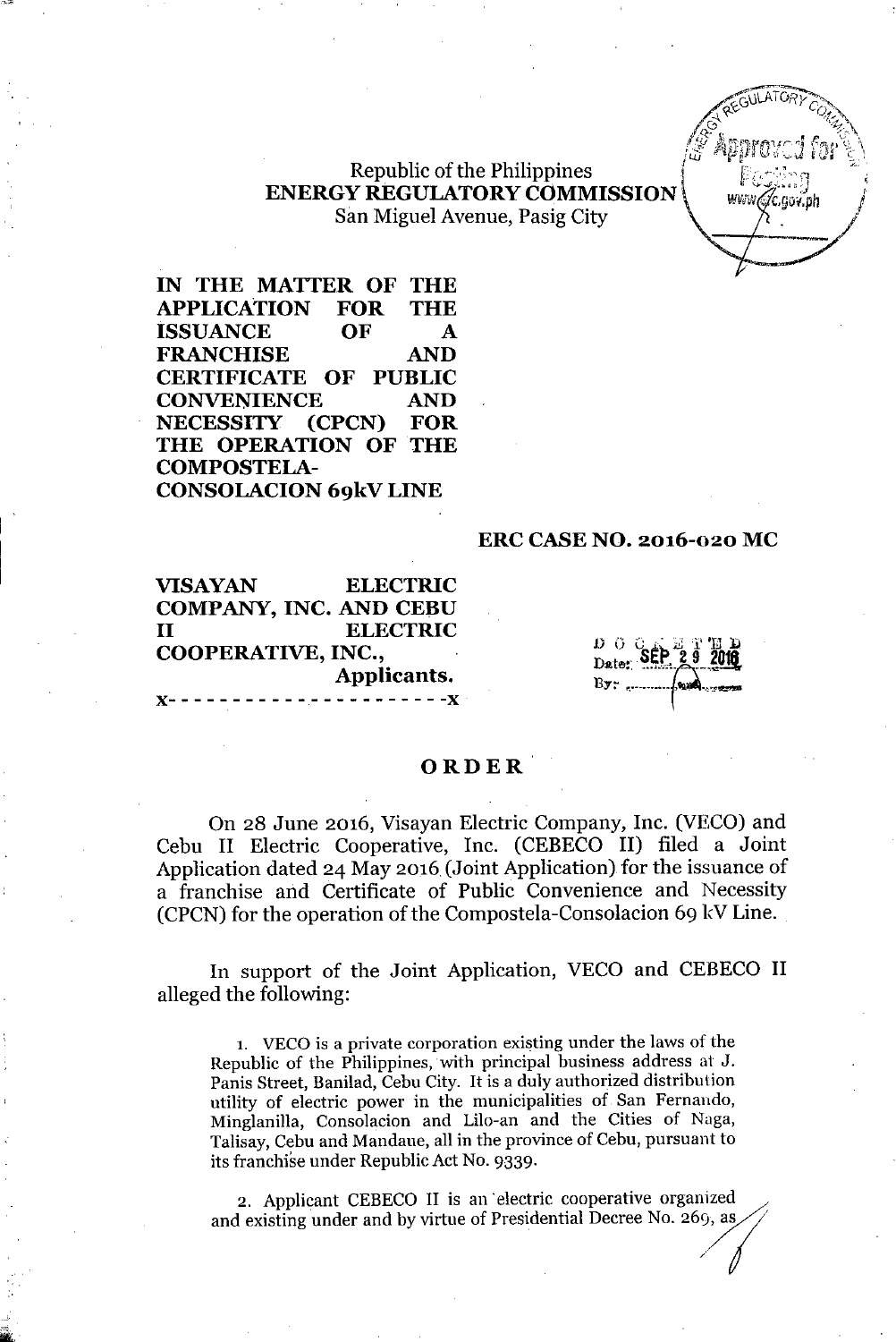$\mathbf{r}$ 

amended, with principal office address at National Highway, Malingin, Bogo City, in the province of Cebu. It has a franchise to distribute electricity in the Municipalities of Compostela, Carmen, Catmon, Sogod, Borbon, Tabogon, Medellin, Daanbantayan, San Remegio, Tabuelan and Tuburan, and the Cities of Danao and Bogo.

Descriptions of the franchise area of VECO and CEBECO II are attached herein as Annex "A"and "B" respectively.

3. VECO and CEBECO II may be served with the orders, notices and other legal processes of the Honorable Commission through their respective counsels at the address indicated below.

4. VECO and CEBECO II entered into an Amended Consortium / Co-Ownership Agreement on 19 January 2016 (the "Consortium Agreement") forming a consortium (the "Consortium") for the purpose of jointly acquiring, operating and maintaining the Compostela-Consolacion 69 kV line (the "Subtransmission Asset"), being the distribution utilities directly connected thereto. The said Compostela - Consolacion 69kV line is a subtransmission asset presently owned by the National Transmission Corporation (TRANSCO). A copy of the Amended Consortium / Co-ownership Agreement is attached herewith' as Annex "C" while the description and electrical diagram of the Subtransmission Asset is attached as Annex "D" hereof.

5. VECO and CEBECO II entered into the Consortium Agreement pursuant to Section 8 of Republic Act No. 9136, the Electric Power Industry Reform Act ("EPlRA"), which provides in part:

"The takeover by a distribution utility of any subtransmission asset shall not cause a diminution of service and quality to the end-users. **Where there are two or more connected distribution utilities, the consortium or juridical entity shall be formed by and composed of all of them and thereafter shall be granted a franchise to operate the subtransmission asset bytheERC.**

"The subscription rights of each distribution utility involved shall be proportionate to their load requirements unless otherwise agreed by the parties. [Emphasis supplied]"

6. The Amended Consortium Agreement governs the rights and obligations of VECO and CEBECO II as between themselves and in relation to third parties in connection with the Subtransmission Asset.

7. Under the Amended Consortium / Co-Ownership Agreement, VECO and CEBECO II agree to co-own the Subtransmission Asset in the following proportion: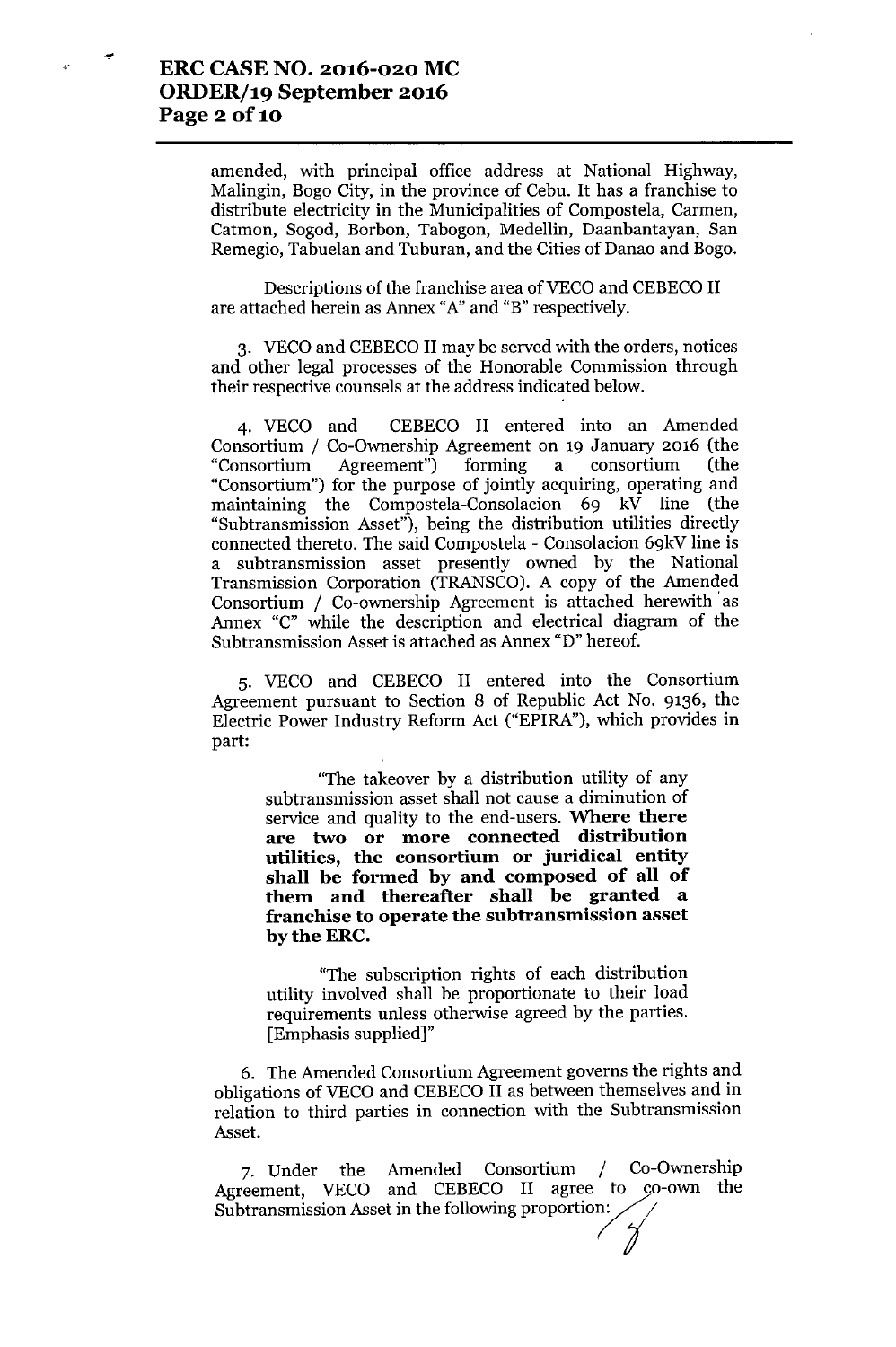| Length    | <b>CEBECO II</b> | $'$ FCO | Total |
|-----------|------------------|---------|-------|
| 4.266 km  | 100%             | 0%      | 100%  |
| 10.234 km | 0%               | 100%    | 100%  |

8. On 17 March 2016, the Consortium, entered into an Amended Contract to Sell with the National Transmission Corporation (TRANSCO), whereby the latter agreed to sell to the Consortium, and the Consortium agreed to purchase from TRANSCO, all of its rights, title and interest in Subtransmission Asset, pursuant to Section 8 of the EPIRA and to Resolution No. 1, series of 2009<sup>1</sup> and Resolution No. 15, series of 2011,<sup>2</sup> of the Honorable Commission. A copy of the Amended Contract to Sell is attached herein as Annex "E ".3

9. As provided in the Amended Contract to Sell and the Amended Consortium/ Co-ownership Agreement, the Purchase Price of the Subtransmission Asset is Eighteen Million Two Hundred Six Thousand One Hundred Sixty Four and 40/100, Philippine currency (PhP18,206,164.40) plus 12% Value Added Tax of Two Million One Hundred Eighty Four Thousand Seven Hundred Thirty Nine and 73/100, Philippine currency (PhP2,184,739.73), or a total of Twenty Million Three Hundred Ninety Thousand Nine Hundred Four and 13/100, Philippine currency (PhP20,390,904.13), net of adjustments and deductions, subject to further adjustments for any major capital improvements, such as but not limited to, the replacement of poles which will be undertaken after the signing of this Contract but before its effectivity, but not yet be included or recognized in the books of TRANSCO until the transfer of ownership of the asset to the Consortium.

10. The Purchase Price shall be borne by VECO and CEBECO II in proportion to their respective ownership interest in the Subtransmission Asset as follows:

|           | Amount to be Paid to TRANSCO |                   |  |
|-----------|------------------------------|-------------------|--|
| Length    | <b>CEBECO II</b>             | VECO              |  |
| 4.266 km  | Php 5,999,144.62             | Php 0.00          |  |
| 10.234 km | 0.00                         | Php 14,391,759.51 |  |
| Sub-Total | PhP 5,999,144.62             | Php 14,391,759.51 |  |

11.In Order for the Consortium of VECO and CEBECO II to operate the Subtransmission Asset, VECO and CEBECO **II,** by way of this Application, respectfully prays for the issuance of a franchise

, Entitled "A Resolution Adopting the Amendments to the Guidelines for the Sale and Transfer of TRANSCO's Sub-transmission Assets and the Franchising of Qualified Consortiums", subsequently amended by Resolution No. 26, series of 2011 and Resolution NO.4, series of 2013. <sup>2</sup> Entitled "A Resolution Adopting the Amended Rules for the Approval of the Sale and Transfer of TRANSCO's Subtransmission Assets and the Acquisition by Qualified Consortiums."

3 The Amended Contract to Sell supersedes in its entirety the 26 December 2012 Contract to Sell Parameter and the Amended Rules<br>TRANSCO's Subtransmission Assets and the Acquisition<br>3 The Amended Contract to Sell supersedes in its entire<br>among VECO, CEBECO II and TRANSCO.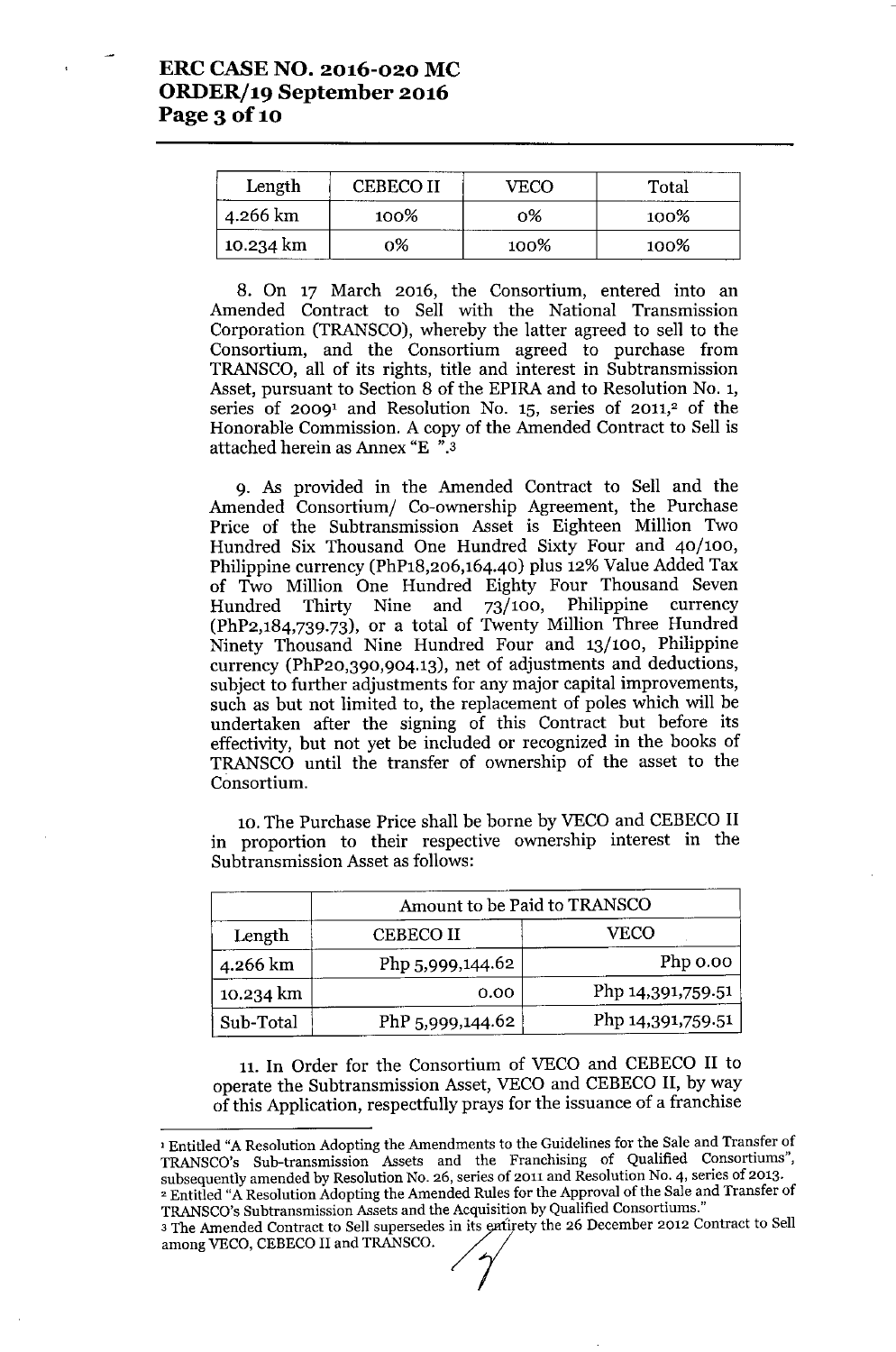## **ERCCASE NO. 2016-020 MC ORDERf19 September 2016 Page 4 of 10**

and Certificate of Public Convenience and Necessity ("CPCN"). **In** support of this Application, the following documents are submitted in addition to those above-mentioned:

| <b>Annex</b>   | <b>Document</b>                                                                                                                                                                                     |  |  |
|----------------|-----------------------------------------------------------------------------------------------------------------------------------------------------------------------------------------------------|--|--|
| $\mathbf F$    | Secretary's Certificate on the resolution of the Board of<br>Directors authorizing VECO to enter into an Amended<br>Consortium Agreement with CEBECO II and to acquire<br>the subtransmission asset |  |  |
| G and<br>$G-1$ | CEBECO II Board Resolution Nos. 118 and 119, Series<br>of 2015                                                                                                                                      |  |  |
| H              | List of VECO and CEBECO II technical officers<br>responsible for the design, installation, maintenance<br>and repair of equipment of the subtransmission asset                                      |  |  |
| T              | VECO Certification on the capacity and expertise to<br>operate a line with voltage level of subtransmission<br>assets                                                                               |  |  |
| $\mathbf J$    | CEBECO II Certification on capability to maintain an<br>protect instrumentiation used in substations and<br>subtransmission lines                                                                   |  |  |
| K              | CEBECO II Certification of adequate subtransmission<br>materials for the maintenance and operation of<br>subtransmission lines                                                                      |  |  |
| τ.             | VECO Inventory of materials                                                                                                                                                                         |  |  |

12.At present, except for the Applicants, there are no directlyconnected entities to the Substransmission Asset.

13.To further support the instant application for a franchise and CPCN, VECO and CEBECO II assert:

a. VECO is the grantee of a congressional franchise to operate a distribution utility, as well as a CPCN issued by the Honorable Commission. On the other hand, CEBECO II is the grantee of a franchise from the NEA to operate on an area coverage basis. Copies of the Certificates of Franchise of CEBECO II, the legislative franchise and CPCN of VECO are attached herewith as Annexes "M" to "O", inclusive.

b. **In** the operation of the Subtransmission Asset, the Consortium shall adhere to the provisions of applicable laws, rules and regulations with respect to end-user connections. End-users connected, as well as end-users connecting, to the Subtransmission Asset shall be considered customers of VECO or CEBECO II, depending on the geographical location of the connection point.

c. The Consortium possesses the technical capability to operate the Subtransmission Asset. As proof thereof, the Consortium hereby submits the results of the technical evaluation conducted by TRANSCO, presently the owner  $of$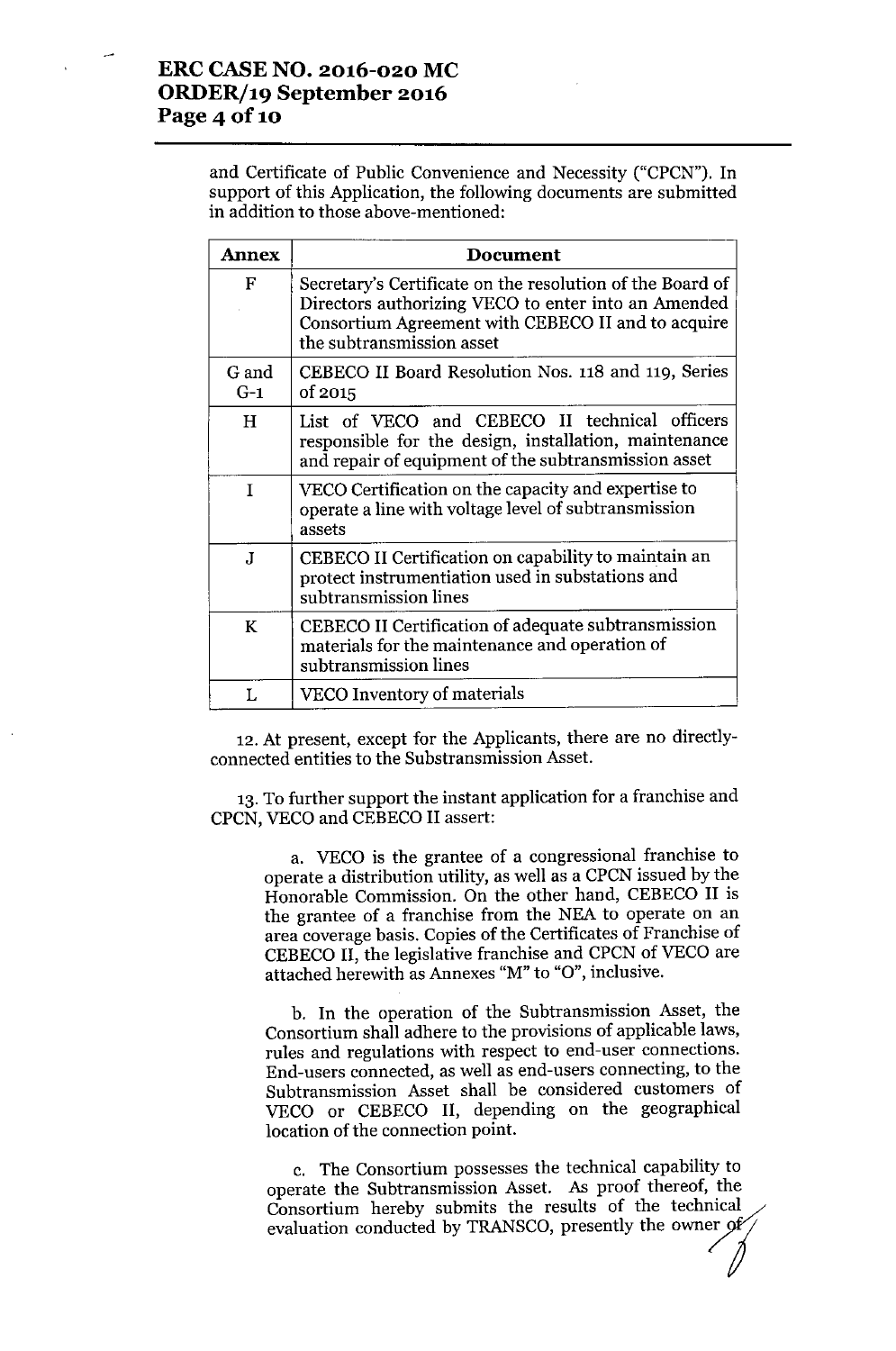the Subtransmission Asset, which outline the Consortium's compliance with each of the technical standards prescribed by the Honorable Commission. A copy of the results of the technical evaluation of TRANSCO is attached as Annexes "P" and "P-l" hereof.

d. The Consortium is financially capable of sustaining the operation of the Subtransmission Asset, as evidenced by the financial evaluation of TRANSCO, which are attached as Annexes "Q" and "Q-l" hereof, which show that VECO and CEBECO II are in good financial condition.

e. In the proposed operation of the Subtransmission Asset, the Consortium shall adopt practices and procedures prescribed by the Honorable Commission.

14. VECO and CEBECO II have been engaged in the operation of their respective distribution systems for a considerable number of years. Thus, the Consortium has the necessary expertise and resources to adequately and reliably serve the present and future electricity requirements of the customers of VECO and CEBECO II with the operation of the Subtransmission Asset. Hence, having complied with the requirements of Resolution No. 15, Series of 2011, as amended, and other applicable laws, rules and regulations, the Consortium respectfully requests for the issuance of the franchise and the CPCN. Such issuance will ultimately redound to the benefit of the end-users in terms of continuous, reliable and efficient services.

#### PRAYER

WHEREFORE, the foregoing considered, it is respectfully prayed that the Honorable Commission issue a franchise and CPCN to operate the Compostela-Consolacion 69 kV line, in favor of the Consortium between Visayan Electric Company, Inc. and Cebu II Electric Cooperative, Inc.

Other reliefs just and equitable under the premises are likewise prayed for.

On 25 August 2016, finding the said joint application to be sufficient in form and in substance with the required fees having been paid, the Commission issued an Initial Order (Initial Order) and Notice of Public Hearing (Notice of Public Hearing) setting the Application for determination of compliance with the jurisdictional requirements, expository presentation, Pre-trial Conference, and presentation of evidence on 19 October 2016.

On 16 September 2016, VECO filed a Manifestation with Motion to Reissue an Order and Notice of Public Hearing *Ad Cautelam* dated 15 September 2016 (Motion *Ad Cautelam*) requesting clarification from the Commission whether there is a need to issue another IO and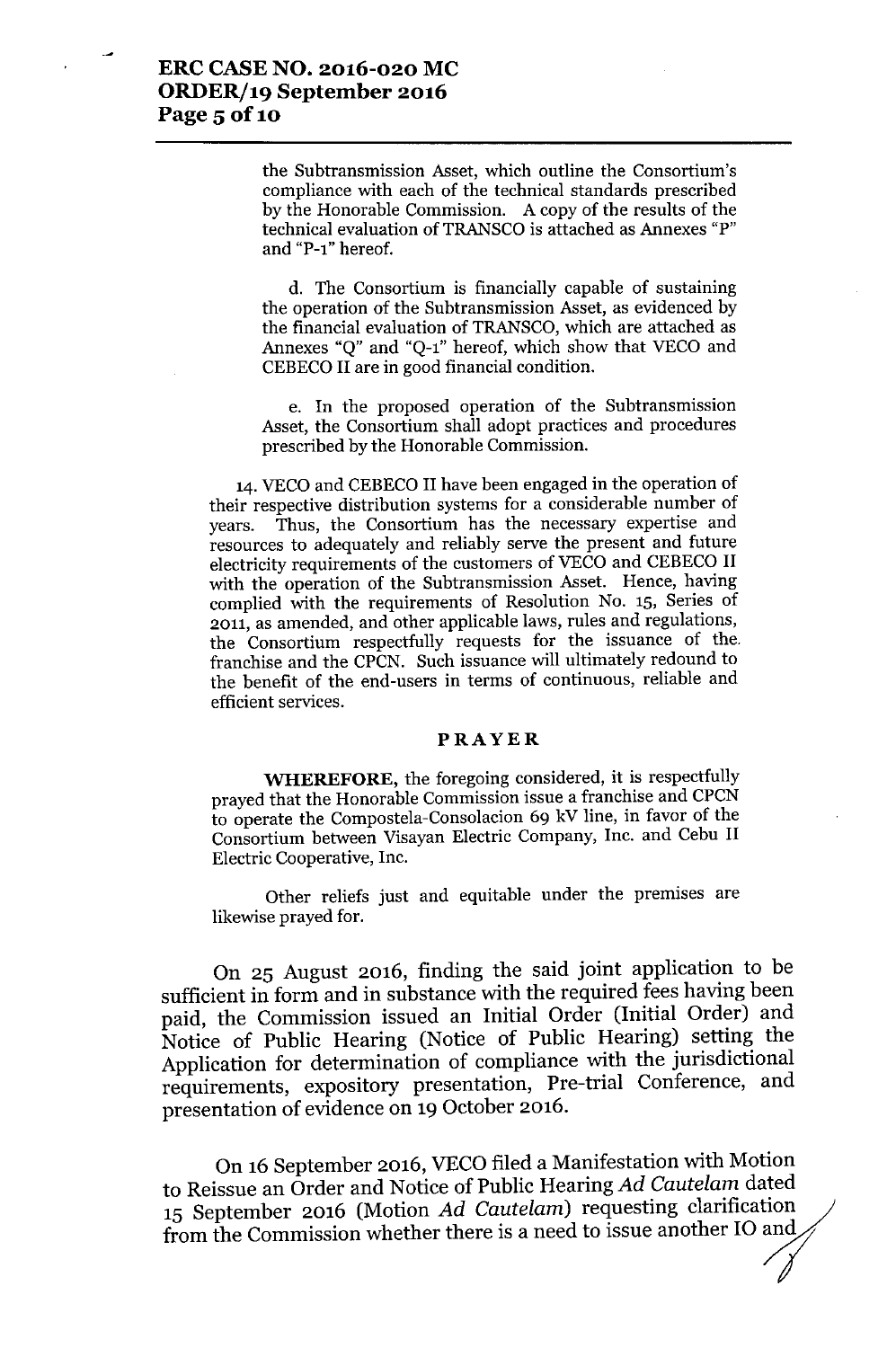### ERCCASENO. 2016-020 MC ORDER/19 September 2016 Page 6 of 10

NPH due to inconsistencies of the date of the instant Joint Application and date of filing of the Joint Application in the said Initial Order and Notice of Public Hearing with the facts at hand. In the Initial Order and Notice of Public Hearing, the date of the Application is 28 June 2016 while the date of filing is 29 June 2016, instead of the 24 May 2016 and 28 June 2016, respectively.

Finding the Motion *Ad Cautelam* to be meritorious, the same is granted and this Order is being reissued to supersede the 10 issued on 25 August 2016.

The hearing of this Application is hereby scheduled on 19 October 2016 (Wednesday) at two o'clock in the afternoon (2:00 P.M.) at the ERC Hearing Room,  $15<sup>th</sup>$  Floor, Pacific Center Building, San Miguel Avenue, Pasig City, for determination of compliance with the jurisdictional requirements, Expository Presentation, Pre-trial Conference, and presentation of evidence.

Applicants VECO and CEBECO III are hereby directed to cause the publication of the attached Notice of Public Hearing, at its own expense, once (1x) in a newspaper of general circulation in the Philippines, at least ten (10) days before the date of the scheduled initial hearing. It is also directed to inform the consumers, by any other means available and appropriate, of the filing of the instant application, its reasons therefor, and of the scheduled hearing thereon.

Let copies of the Joint Application, this Order, and the attached Notice of Public Hearing be furnished the Office of the Solicitor General (OSG), the Commission on Audit (COA), and the Committees on Energy of both Houses of Congress. They are hereby requested, if they so desire, to send their duly authorized representatives at the scheduled hearing.

Likewise, let copies of this Order and the attached Notice of Public Hearing be furnished the Offices of the Provincial Governor, the City and Municipal Mayors, and Local Government Unit (LGU) Legislative Bodies within the franchise areas of VECO and CEBECO II for the appropriate posting thereof on their respective bulletin boards.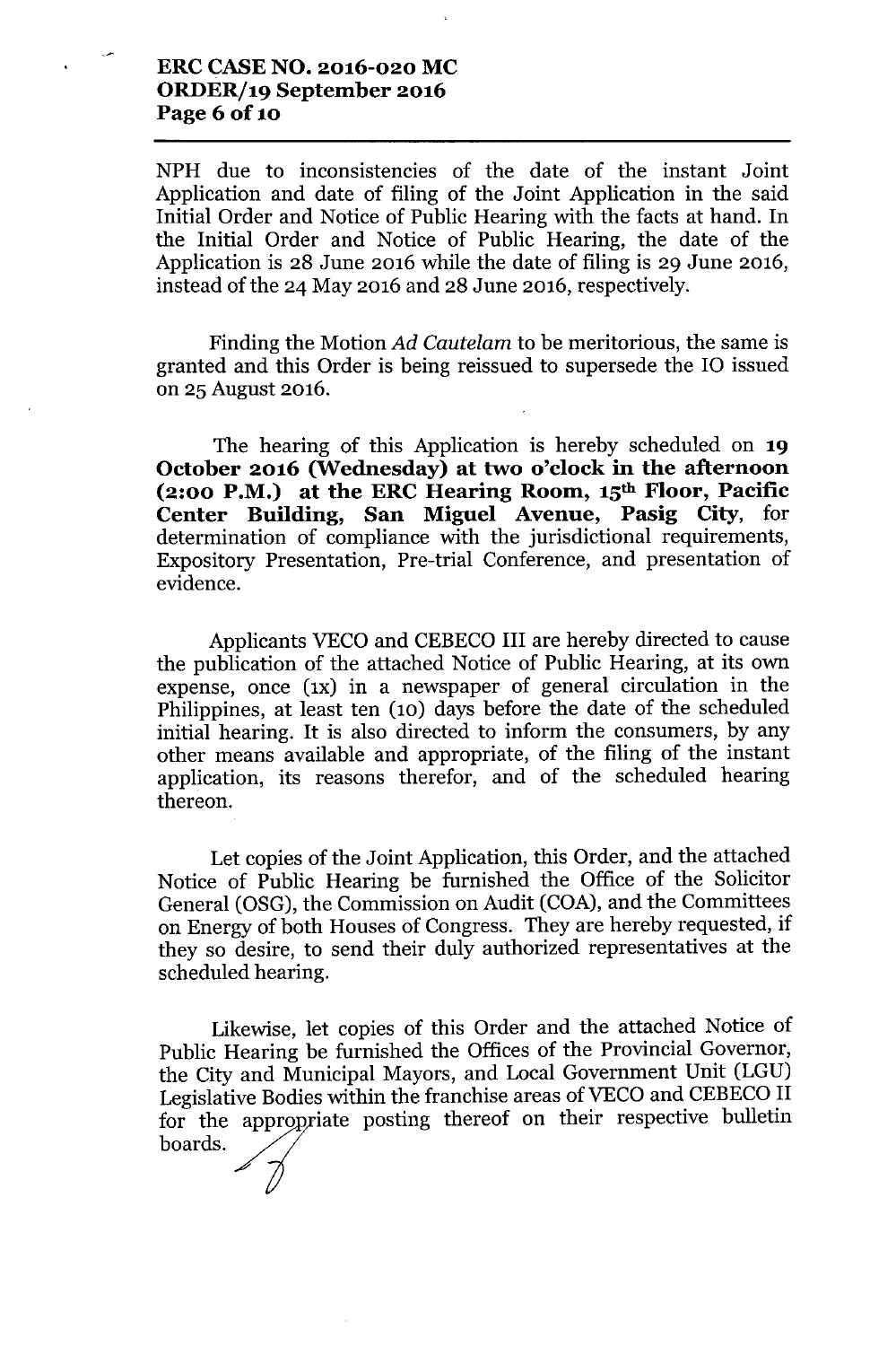#### **ERCCASENO. 2016-020 MC ORDER/19 September 2016 Page 70f10**

Applicants are hereby directed to furnish all those making requests therefor with copies of the Application and its attachments, subject to reimbursement of reasonable photocopying costs.

On the date of the initial hearing and Pre-trial Conference, VECO and CEBECO II must submit to the Commission their written Compliance with the jurisdictional requirements attaching therewith, methodically arranged and duly marked, the evidence of the actual posting and publication of the Notice of Public Hearing consisting of certifications issued to that effect, signed by the aforementioned Governor, Mayors, and Local Government Legislative Bodies or their duly authorized representatives, bearing the seals of their offices, and the affidavits of the Editors or Business Managers of the newspapers where said Notice of Public Hearing was published together with the complete issues of the said newspapers, and such other proofs of compliance with the requirements of the Commission.

Applicants VECO and CEBECO II and all interested parties are directed to submit, at least five (5) days before the date of initial hearing and Pre-Trial Conference, their respective Pre-trial Briefs containing, among others:

- (a) A summary of admitted facts and proposed stipulation of facts;
- (b) The issues to be tried or resolved;
- (c) The documents or exhibits to be presented, stating the purposes thereof and proposed markings therefor; and
- (d) The number and names of the witnesses, with their written testimonies in an individual affidavit form, to be attached to the Pre-trial Brief.

Failure of VECO and CEBECO II to submit the required Pretrial Brief and Judicial Affidavits of their witnesses within the prescribed period shall be a ground for cancellation of the scheduled hearing, and the resetting of which shall be six (6) months from said date of cancellation.

As part of the Pre-trial Conference, VECO and CEBECO II must also be prepared to make an expository presentation of their application, aided by whatever communication medium that they may deem appropriate for the purpose, in order to put in plain words and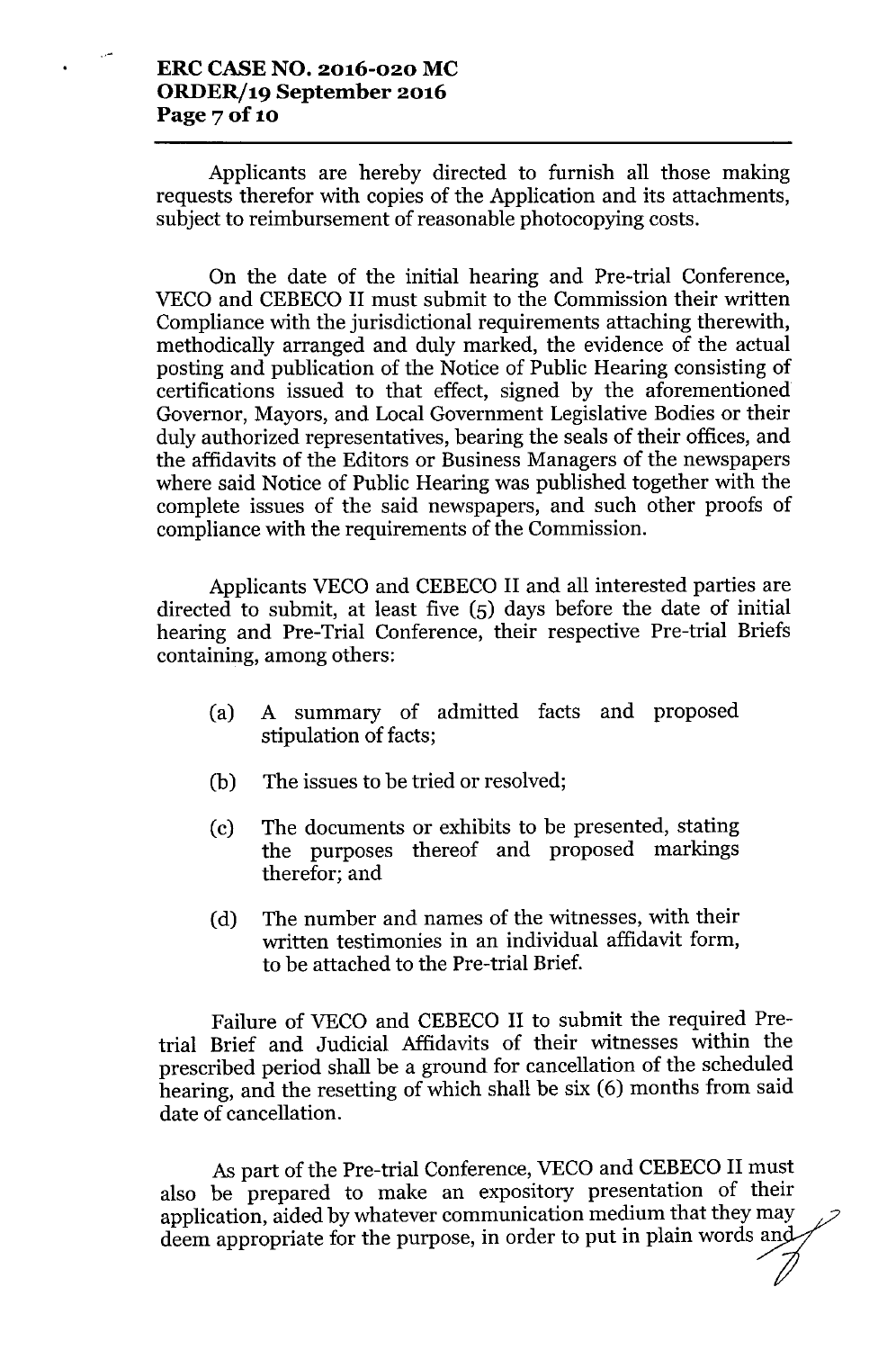### **ERC CASE NO. 2016-020 MC ORDER/19 September 2016 Page 8** of 10

••...

explain, for the benefit of the consumers and other concerned parties, what the application is all about and the reasons and justifications being cited in support thereof.

#### SO ORDERED.

Pasig City, 19 September 2016.

# FOR AND BY AUTHORITY OF THE COMMISSION:

~JOSEVICE **B.SALAZAR** *'\ Chairm and CEO*

 $\overline{M}, \overline{M}$ LS: ps)/gpp/apv

**;ER-C** *Office oIthe Chairman* Illil!!I~I!III!lllil'!III~I"!1~ <sup>I</sup> I"~~i( J-2016,029-0C-OSOn " -'---. \,

Copy furnished:

- 1. Atty. Katrina M. Platon, Atty. Paul B. Sorino, Atty. Lew Carlo C. Lopez *Counsels for Applicant VECa* 16th Floor, NAC Tower 32nd St., Bonifacio Global, Taguig City
- 2. Visayan Electric Company, Inc. (VECO) *Applicant* J. Panis Street, Banilad, Cebu City
- 3. AC. Gaviola Law Office *Counselfor Applicant CEBECa II* Rm. 203, 2/f Crown Port View Hotel 3rd Ave., North Reclamation Area, Cebu City
- 4. Cebu II Electric Cooperative, Inc. (CEBECO II) *Applicant* National Highway, Malingin, Bogo City, Cebu
- 5. Office of the Solicitor General 134 Amorsolo Street, Legaspi Village Makati City, Metro Manila
- 6. Commission on Audit Commonwealth Avenue Quezon City, Metro Manila
- 7. Senate Committee on Energy GSIS Building, Roxas Boulevard Pasay City, Metro Manila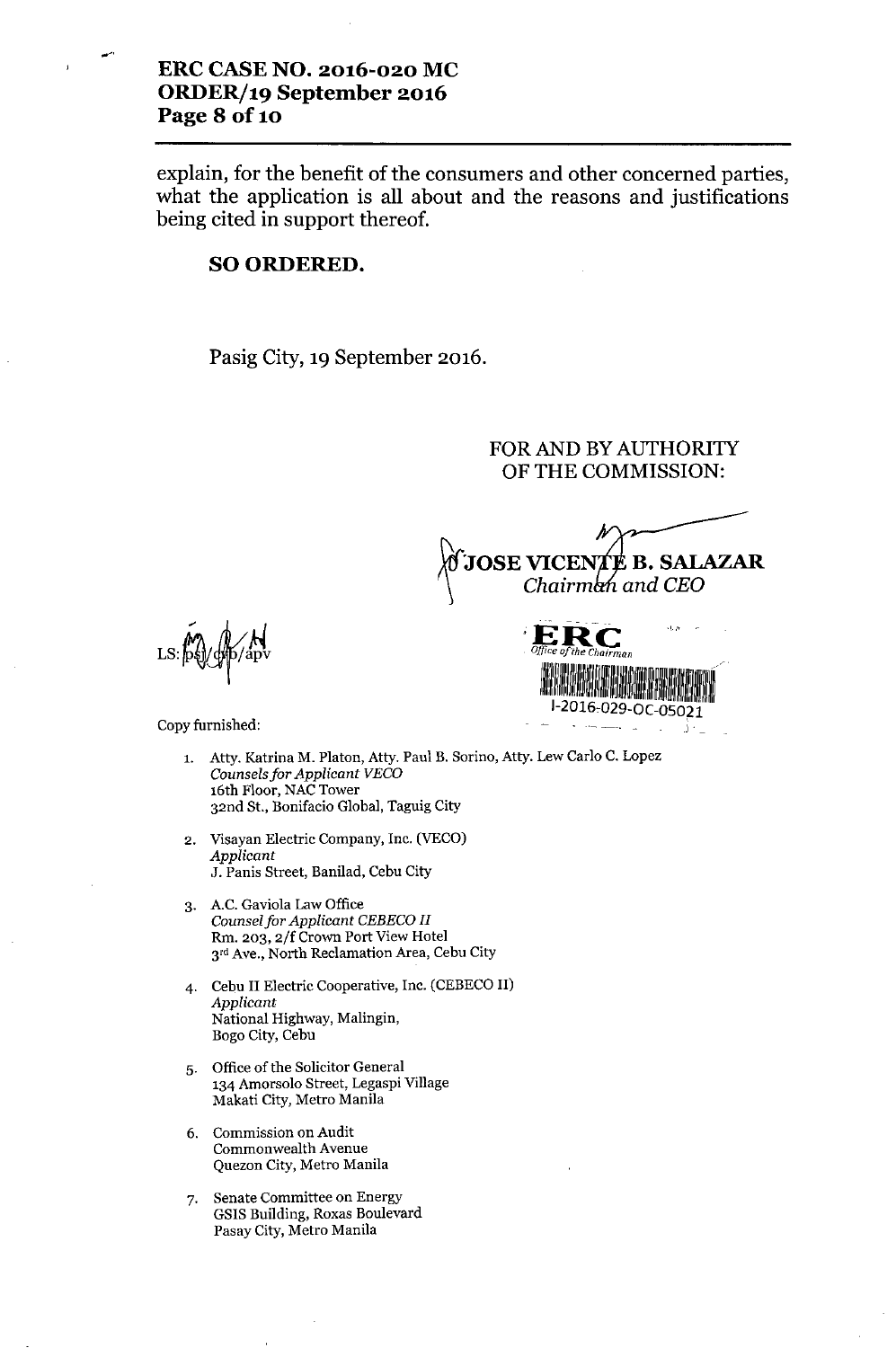### **ERCCASE NO. 2016-020 MC ORDERj19 September 2016** Page 9 of 10

- 8. House Committee on Energy Batasan Hills Quezon City, Metro Manila
- 9. Office of the Municipal Mayor San Fernando, Cebu
- 10. Office of the LGU Legislative Body San Fernando, Cebu
- 11. Office of the Municipal Mayor Minglanilla, Cebu
- 12. Office of the LGU Legislative Body Minglanilla, Cebu
- 13. Office of the Municipal Mayor Consolacion, Cebu
- 14. Office of the LGU Legislative Body Consolacion, Cebu
- 15. Office of the Municipal Mayor Lilo-an, Cebu
- 16. Office of the LGU Legislative Body Lilo-an, Cebu
- 17. Office of the City Mayor Naga City, Cebu
- 18. Office of the LGU Legislative Body Naga City, Cebu
- 19. Office of the City Mayor Talisay City, Cebu
- 20. Office of the LGU Legislative Body Talisay City, Cebu
- 21. Office of the City Mayor Mandaue City, Cebu
- 22. Office of the LGU Legislative Body Mandaue City, Cebu
- 23. Office of the Municipal Mayor Compostela, Cebu
- 24. Office of the LGU Legislative Body Compostela, Cebu
- 25. Office of the Municipal Mayor Carmen, Cebu
- 26. Office of the LGU Legislative Body Carmen, Cebu
- 27. Office of the Municipal Mayor Catmon, Cebu
- 28. Office of the LGU Legislative Body Catmon, Cebu
- 29. Office of the Municipal Mayor Sogod, Cebu